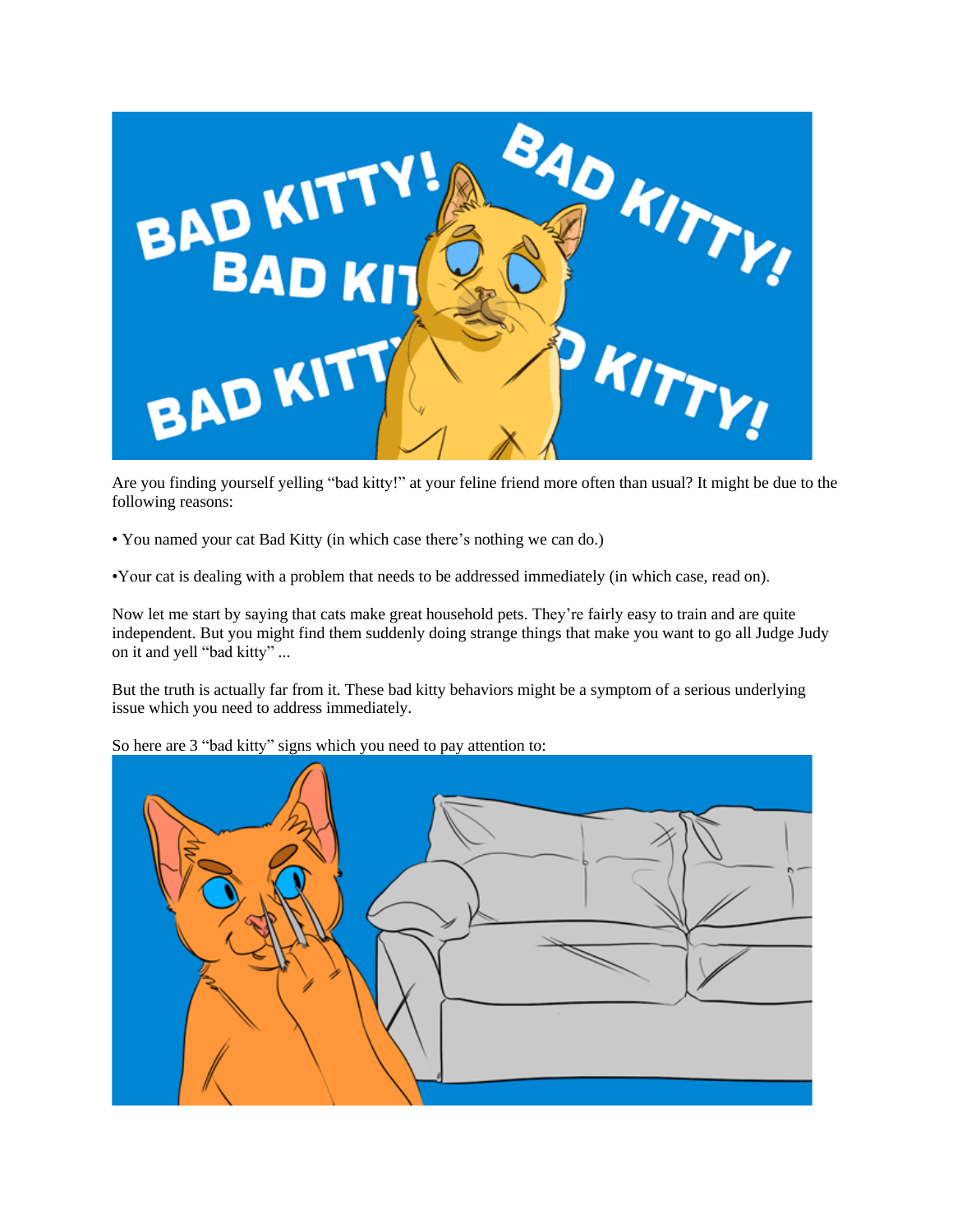You might find your cat going all Wolverine on your furniture one day. But that's not because your cat has a problem with your taste in furniture. It's simply because cats need to scratch. They do this to:

- Leave visual and scent marks on various surfaces.
- Shed the outer surface of their claws and keep them maintained.
- Stretch the many muscles in their body.

The best way to deal with it is to provide your cat with adequate scratching surfaces which you can easily get online or from any pet stores near you.

They come in many different types. Cardboard horizontal scratchers, larger scratchers covered in sisal rope, and carpeted cat trees are big hits with cats everywhere.

Cats tend to be very choosy, so you might want to try different scratch surfaces and see which one your cat prefers.

Just keep one thing in mind: No matter what you do, NEVER declaw your cats. Cats who are declawed go through a lot of pain and might suffer behavioral issues.



While grooming is a natural behavior in cats, Overgrooming is not.

Overgrooming can cause skin inflammation, sores, or hair loss, and many other skin irritations.

If you find that your cat is overgrooming and licking itself all the time this might be a sign that your cat is:

• Suffering from allergies caused by fleas, food, or environmental changes. In which case you'll need to take it to the vet to be sure.

• Moving to a new home, or having a new pet in your family might cause stress and make it resort to overgrooming as a coping mechanism.